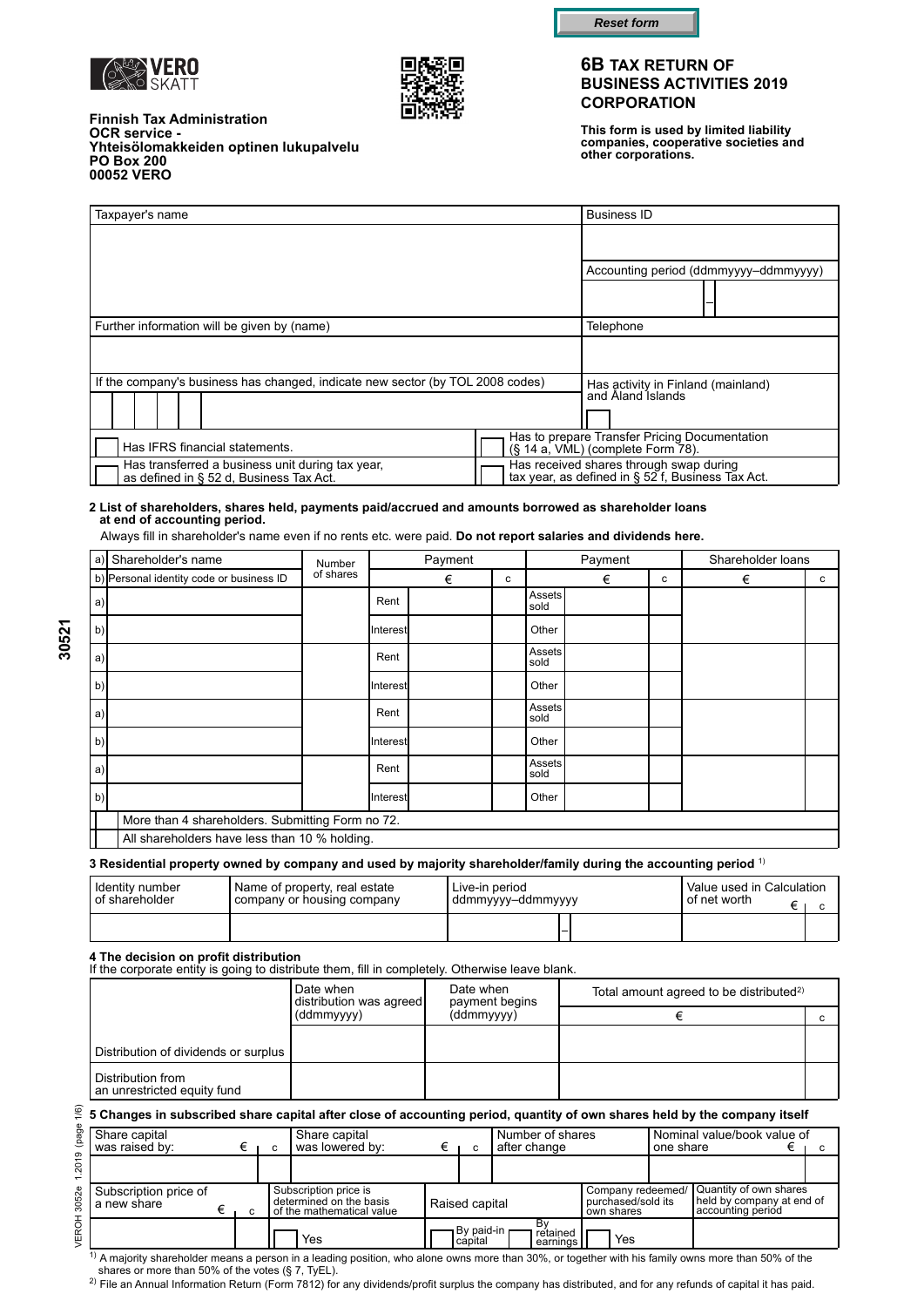



Business ID

| <b>Calculation of taxable income</b>                        | Accounting |   | Tax accounting |   |
|-------------------------------------------------------------|------------|---|----------------|---|
| <b>6 Business income</b>                                    | €          | c | €              | C |
| 1 Net sales                                                 |            |   |                |   |
| 2 Own consumption of goods/services produced                |            |   |                |   |
| 3 Other operating income                                    |            |   |                |   |
|                                                             |            |   |                |   |
|                                                             |            |   |                |   |
|                                                             |            |   |                |   |
|                                                             |            |   |                |   |
|                                                             |            |   |                |   |
| Other revenues from sideline business                       |            |   |                |   |
| 4 Financial income                                          |            |   |                |   |
|                                                             |            |   |                |   |
|                                                             |            |   |                |   |
|                                                             |            |   |                |   |
|                                                             |            |   |                |   |
|                                                             |            |   |                |   |
|                                                             |            |   |                |   |
|                                                             |            |   |                |   |
|                                                             |            |   |                |   |
|                                                             |            |   |                |   |
| Other financial revenues                                    |            |   |                |   |
|                                                             |            |   |                |   |
|                                                             |            |   |                |   |
| Taxable portion (§ 5a, Business Tax Act)                    |            |   |                |   |
| 6 Group subsidy received (Form 65)                          |            |   |                |   |
| 7 Income from decreases of reserves                         |            |   |                |   |
| Taxable portion (§ 43 and § 47, Business Tax Act)           |            |   |                |   |
| 8 Shares of profits in Controlled Foreign Company (Form 74) |            |   |                |   |
|                                                             |            |   |                |   |
| 9 Other taxable revenues (not included in P/L)              |            |   |                |   |
| <b>10 TAXABLE BUSINESS INCOME, TOTAL</b>                    |            |   |                |   |
|                                                             |            |   |                |   |
| 11 Refunds of taxes                                         |            |   |                |   |
| 12 Cinema support received (§ 6.1.5, Business Tax Act)      |            |   |                |   |
| 13 Other tax-exempt revenues of the P/L                     |            |   |                |   |

**30522**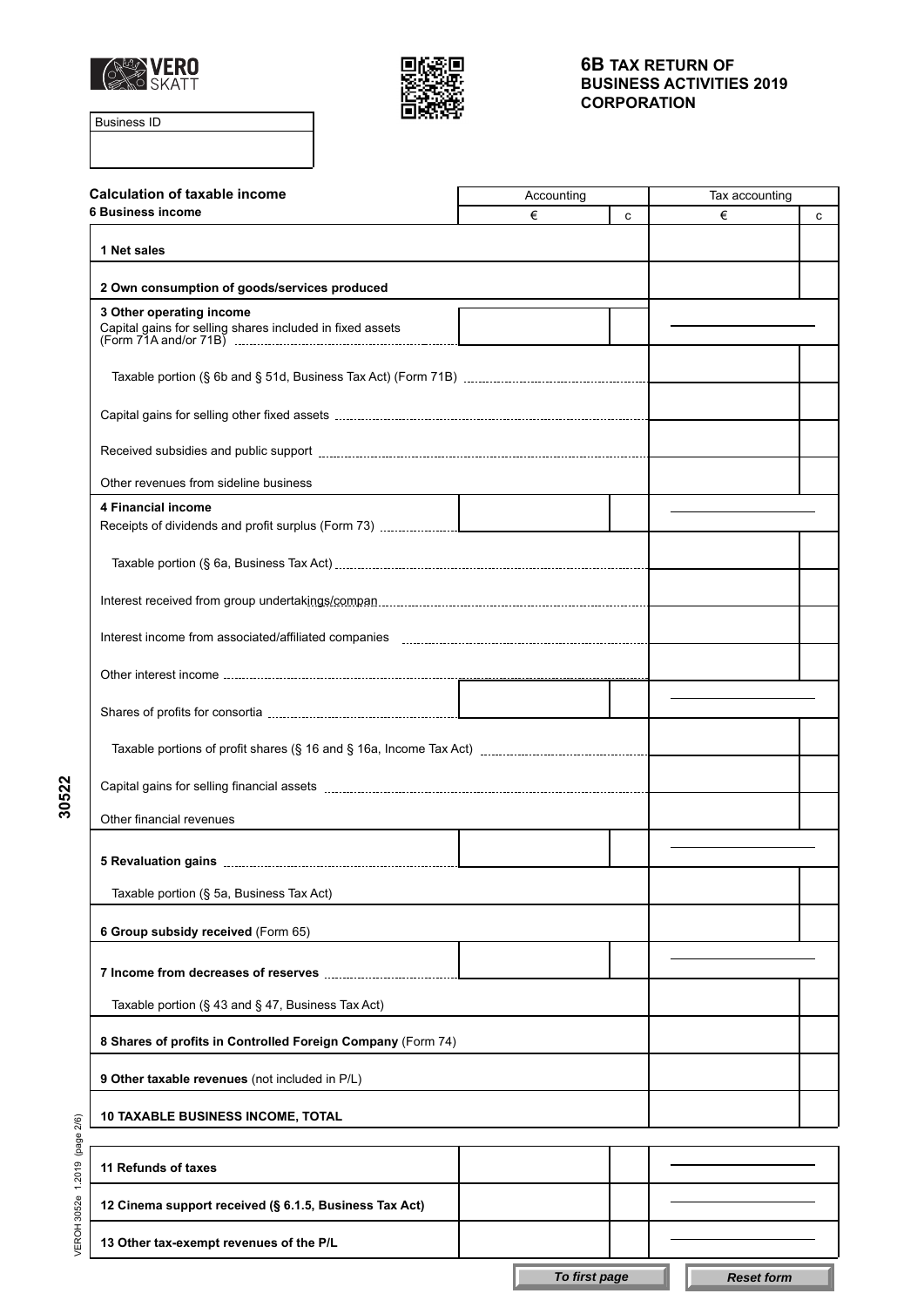



Business ID

**30523**

| <b>Calculation of taxable income</b>                                                                                                                                                                                                | Accounting |   | Tax accounting |   |
|-------------------------------------------------------------------------------------------------------------------------------------------------------------------------------------------------------------------------------------|------------|---|----------------|---|
| <b>7 Business costs</b>                                                                                                                                                                                                             | €          | C | €              | c |
| 1 Raw materials and services                                                                                                                                                                                                        |            |   |                |   |
| <b>External services</b>                                                                                                                                                                                                            |            |   |                |   |
| 2 Staff expenses                                                                                                                                                                                                                    |            |   |                |   |
|                                                                                                                                                                                                                                     |            |   |                |   |
|                                                                                                                                                                                                                                     |            |   |                |   |
| Other staff expenses                                                                                                                                                                                                                |            |   |                |   |
| 3 Depreciation and reduction in value of fixed assets                                                                                                                                                                               |            |   |                |   |
|                                                                                                                                                                                                                                     |            |   |                |   |
| Deductible portion (§ 24, § 30 to § 34, § 36 to § 41, Business Tax Act) (Form 62)                                                                                                                                                   |            |   |                |   |
|                                                                                                                                                                                                                                     |            |   |                |   |
| Reduction in value of fixed assets <b>Example 20</b> in the set of the set of the set of the set of the set of the set of the set of the set of the set of the set of the set of the set of the set of the set of the set of the se |            |   |                |   |
| Deductible portion (§ 42, Business Tax Act)                                                                                                                                                                                         |            |   |                |   |
| 4 Other operating costs                                                                                                                                                                                                             |            |   |                |   |
|                                                                                                                                                                                                                                     |            |   |                |   |
|                                                                                                                                                                                                                                     |            |   |                |   |
|                                                                                                                                                                                                                                     |            |   |                |   |
|                                                                                                                                                                                                                                     |            |   |                |   |
| Capital losses for selling securities / fixed assets                                                                                                                                                                                |            |   |                |   |
|                                                                                                                                                                                                                                     |            |   |                |   |
|                                                                                                                                                                                                                                     |            |   |                |   |
|                                                                                                                                                                                                                                     |            |   |                |   |
|                                                                                                                                                                                                                                     |            |   |                |   |
|                                                                                                                                                                                                                                     |            |   |                |   |
| Non-deductible costs                                                                                                                                                                                                                |            |   |                |   |
|                                                                                                                                                                                                                                     |            |   |                |   |
|                                                                                                                                                                                                                                     |            |   |                |   |
|                                                                                                                                                                                                                                     |            |   |                |   |
| (page 3/6)                                                                                                                                                                                                                          |            |   |                |   |
|                                                                                                                                                                                                                                     |            |   |                |   |
| VEROH 3052e 1.2019                                                                                                                                                                                                                  |            |   |                |   |
| Other non-deductible costs                                                                                                                                                                                                          |            |   |                |   |

**To first page Reset form**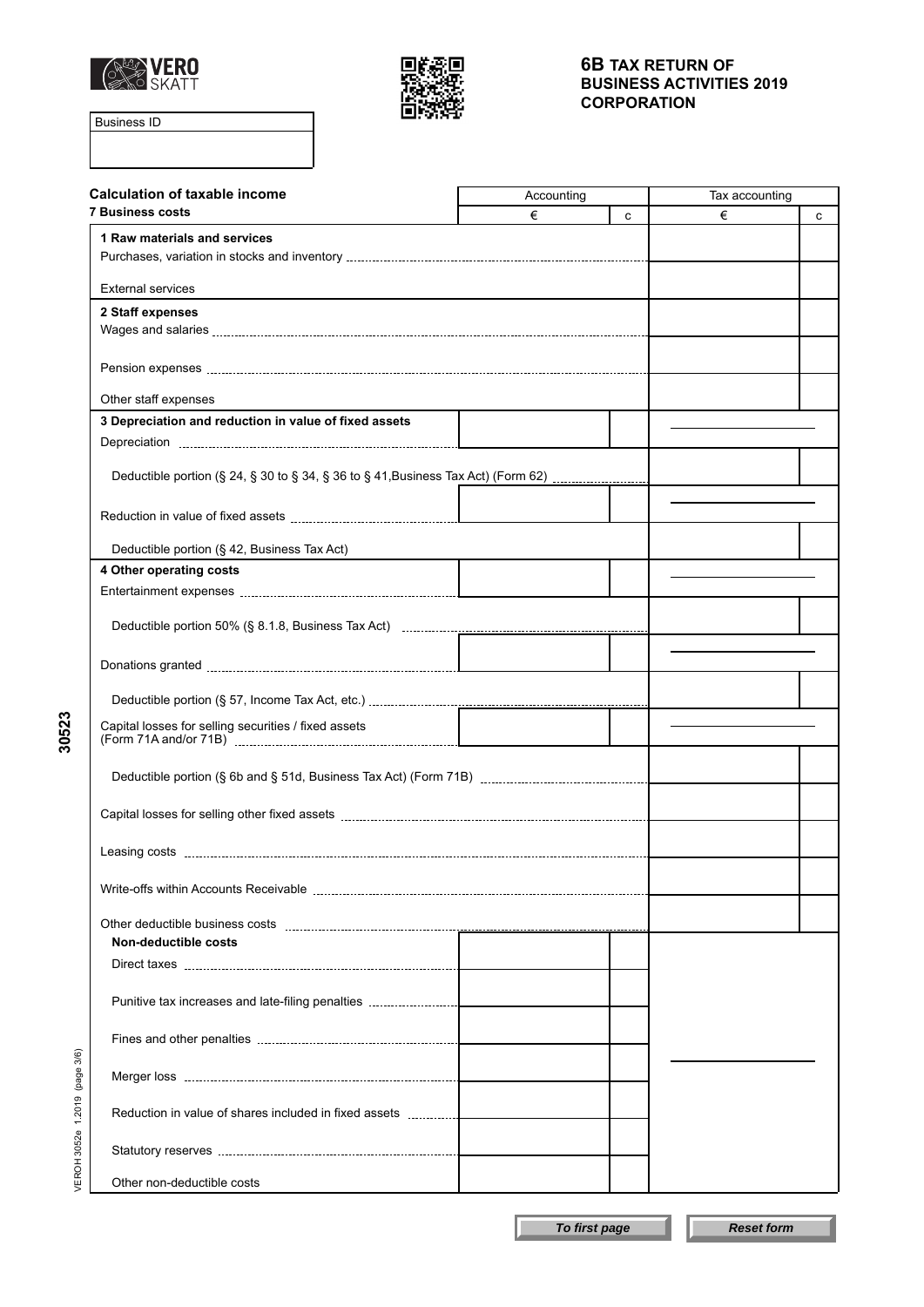



Business ID

| <b>Calculation of taxable income</b>                                        | Accounting |   | Tax accounting |   |
|-----------------------------------------------------------------------------|------------|---|----------------|---|
| <b>7 Business costs</b>                                                     | €          | C | €              | C |
| <b>5 Financial expenses</b>                                                 |            |   |                |   |
| Interest paid to group undertakings/companies (§ 18 a, act on business tax) |            |   |                |   |
|                                                                             |            |   |                |   |
|                                                                             |            |   |                |   |
|                                                                             |            |   |                |   |
|                                                                             |            |   |                |   |
|                                                                             |            |   |                |   |
|                                                                             |            |   |                |   |
|                                                                             |            |   |                |   |
|                                                                             |            |   |                |   |
| Losses of other financial assets and final reductions in value              |            |   |                |   |
|                                                                             |            |   |                |   |
|                                                                             |            |   |                |   |
| Other financial expenses                                                    |            |   |                |   |
| 6 Tax-deductible repayment of surplus by a cooperative                      |            |   |                |   |
| 7 Group subsidy paid out (Form 65)                                          |            |   |                |   |
|                                                                             |            |   |                |   |
|                                                                             |            |   |                |   |
| Deductible portion (§ 43 and § 47, Business Tax Act)                        |            |   |                |   |
| 9 Other deductible costs (not included in P/L)                              |            |   |                |   |
|                                                                             |            |   |                |   |
| <b>10 TAX-DEDUCTIBLE BUSINESS COSTS, TOTAL</b>                              |            |   |                |   |

#### **8 Taxable profits / Tax-deductible losses**

If the corporate taxpayer has receipts of income from an agricultural source, file Form 7M. If the corporate taxpayer has receipts of income from a personal source, file Form 7A.

| <b>PROFIT</b>                          | U | <b>LOSS</b>                                    |  |
|----------------------------------------|---|------------------------------------------------|--|
|                                        |   | <b>Amounts not taken</b><br>into consideration |  |
| <b>Profit from business activities</b> |   | Loss from business activities                  |  |

**To first page Reset form**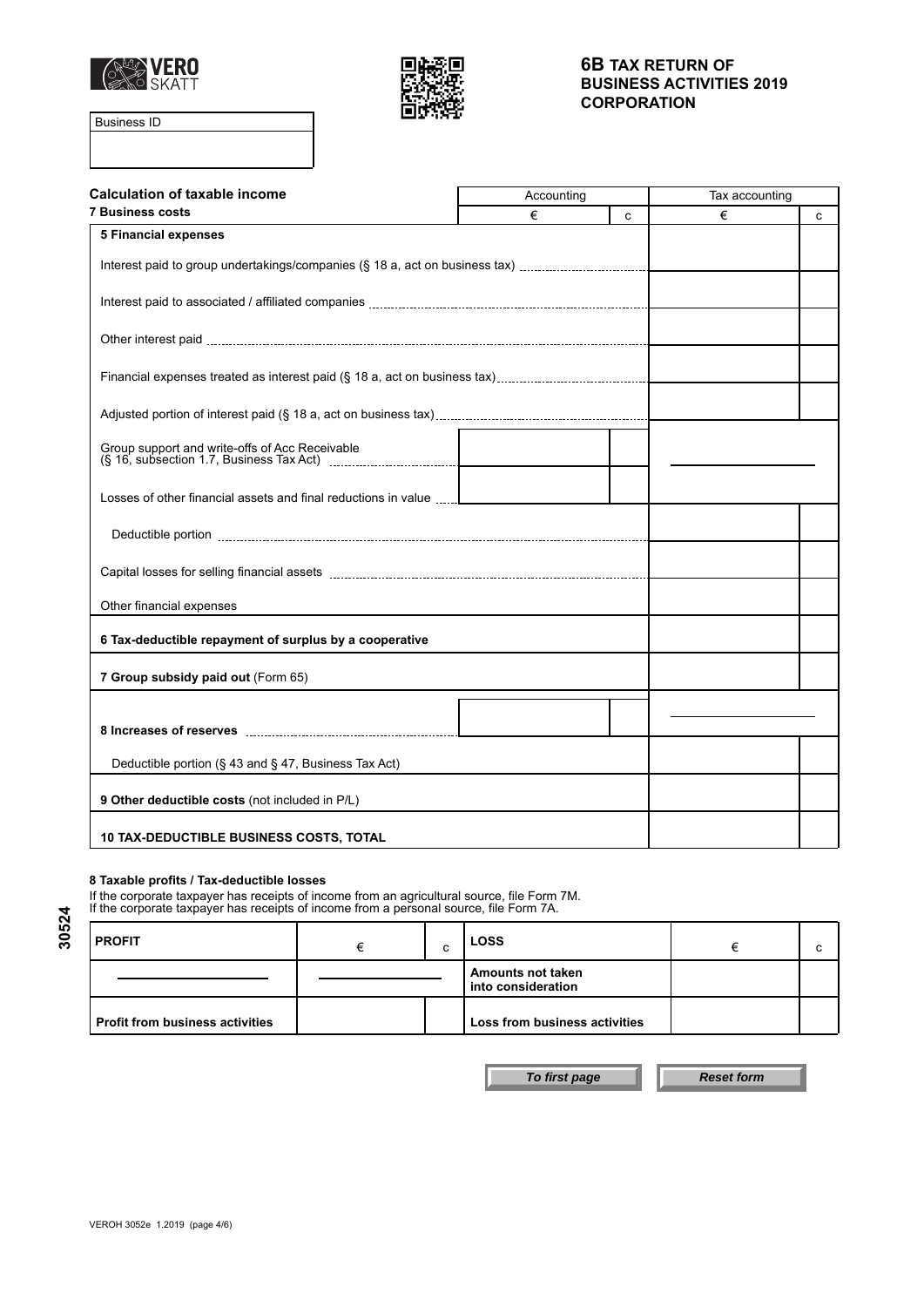



Business ID

**30525**

| <b>Calculation of net worth</b><br>9 Assets            | € | C | 10 Liabilities<br>€                                 | C |
|--------------------------------------------------------|---|---|-----------------------------------------------------|---|
| Fixed assets and other non-current<br>investment       |   |   |                                                     |   |
|                                                        |   |   |                                                     |   |
| Real estate, buildings and                             |   |   | Loans from financial institutions                   |   |
|                                                        |   |   |                                                     |   |
|                                                        |   |   | Amounts owed to companies                           |   |
| Securities included in fixed assets                    |   |   | Amounts owed to associated /                        |   |
| Receivables from companies                             |   |   | Amounts owed to shareholders                        |   |
| Receivables from associated /                          |   |   |                                                     |   |
| Other non-current receivables                          |   |   |                                                     |   |
|                                                        |   |   |                                                     |   |
| Fixed and non-currents assets, total                   |   |   |                                                     |   |
| <b>Current assets</b>                                  |   |   |                                                     |   |
| Raw materials and consumables  [ Call Theorem 2014     |   |   | Subordinated loans taken                            |   |
|                                                        |   |   | LIABILITIES TOTAL                                   |   |
|                                                        |   |   | <b>Current liabilities total</b>                    |   |
|                                                        |   |   | Non-current liabilities total                       |   |
| Real estate and buildings /                            |   |   |                                                     |   |
| Securities included in current assets                  |   |   | <b>NET WORTH - POSITIVE</b>                         |   |
|                                                        |   |   | <b>NET WORTH - NEGATIVE</b>                         |   |
| Current assets, total                                  |   |   | 11 Capital, Equity and Reserves                     |   |
| <b>Financial assets</b>                                |   |   | <b>Restricted equity</b>                            |   |
|                                                        |   |   |                                                     |   |
| Receivables from companies                             |   |   |                                                     |   |
| Receivables from associated /                          |   |   | <b>Unrestricted equity</b>                          |   |
|                                                        |   |   |                                                     |   |
|                                                        |   |   |                                                     |   |
| Other receivable                                       |   |   |                                                     |   |
| Securities included in financial                       |   |   |                                                     |   |
| Prepayments and Accrued income                         |   |   |                                                     |   |
| Receivable from a                                      |   |   |                                                     |   |
| percentage-of-completion entry                         |   |   |                                                     |   |
|                                                        |   |   |                                                     |   |
|                                                        |   |   | Loss to be confirmed for carryover                  |   |
|                                                        |   |   |                                                     |   |
| Financial assets, total<br>Other long-term investments |   |   | Non-deductible expenses                             |   |
| (Income Tax Act)                                       |   |   | Other reconciliation between ac-                    |   |
|                                                        |   |   | counting book profit / taxable profit               |   |
| Real property and buildings                            |   |   | <b>CAPITAL, EQUITY AND</b><br><b>RESERVES TOTAL</b> |   |
|                                                        |   |   |                                                     |   |
| Other assets enumerated                                |   |   | VEROH 3052e 1.2019 (page 5/6)                       |   |
| Other long-term investments                            |   |   |                                                     |   |
| (Income Tax Act), total                                |   |   | To first page<br><b>Reset form</b>                  |   |
| <b>ASSETS TOTAL</b>                                    |   |   |                                                     |   |